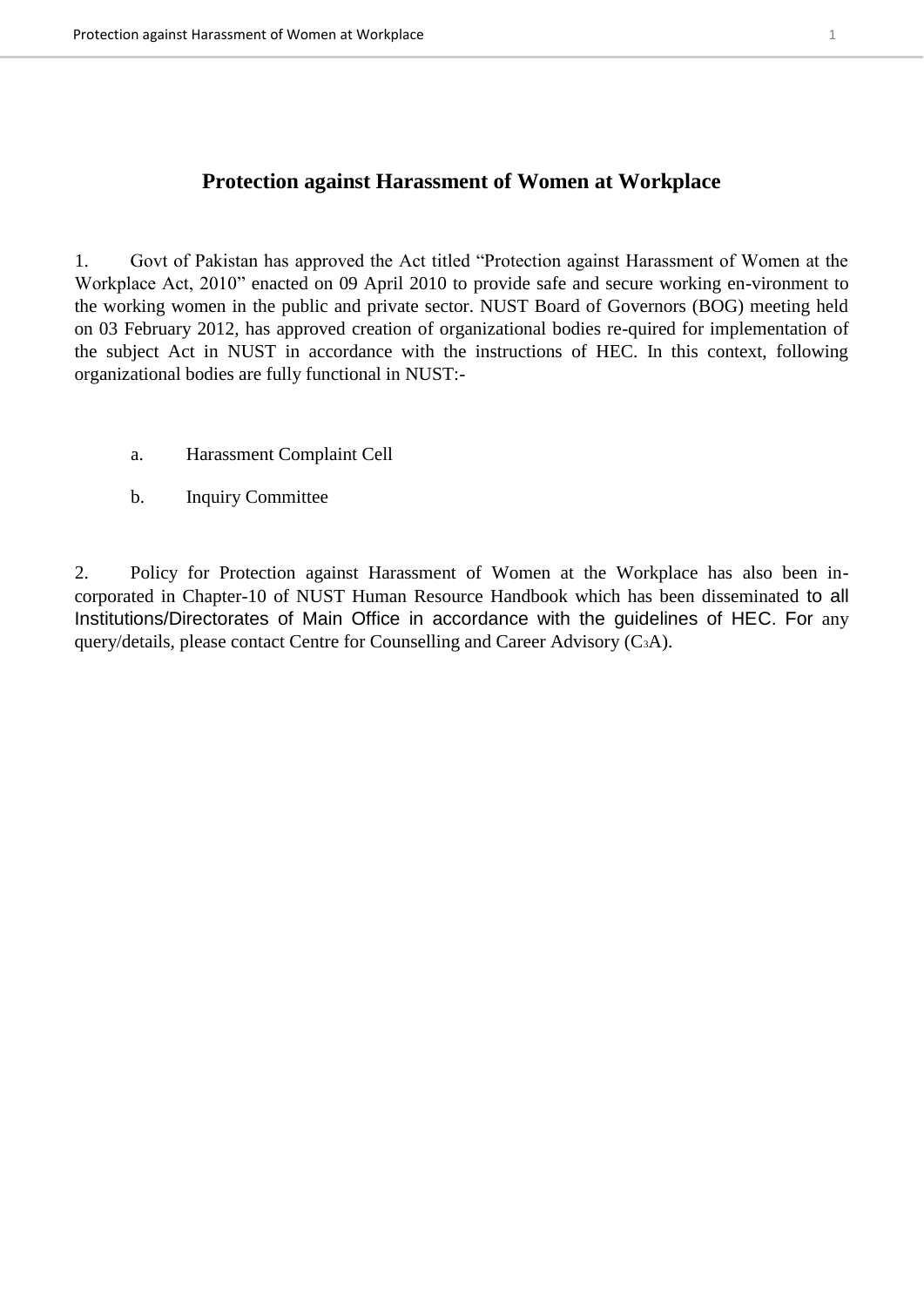REGISTERED No.  $\frac{M - 302}{L - 7646}$ 





**EXTRAORDINARY** PUBLISHED BY AUTHORITY

ISLAMABAD, THURSDAY, MARCH 11, 2010

## **[THE PROTECTION AGAINST HARASSMENT OF WOMEN AT THE WORKPLACE ACT 2010]**

### PART 1

**Acts, Ordinance, President's Orders and Regulations**

### **SENATE SECRETARIAT**

*Islamabad, the 11th March, 2010*

**No. F. 9 (5)/2009- Legis.\_\_** The following Acts of Majlis-e-Shoora

(Parliament) received the assent of the President on  $9<sup>th</sup>$  March, 2010, are hereby published for general information:\_\_

Act No. IV OF 2010

*An Act to make provisions for the protection against harassment of women at the workplace*

**WHEREAS** the constitution of the Islamic Republic of Pakistan recognizes the fundamental rights of citizens to dignity of person;

**AND WHEREAS** it is expedient to make this provision for the protection of women from harassment at the workplace;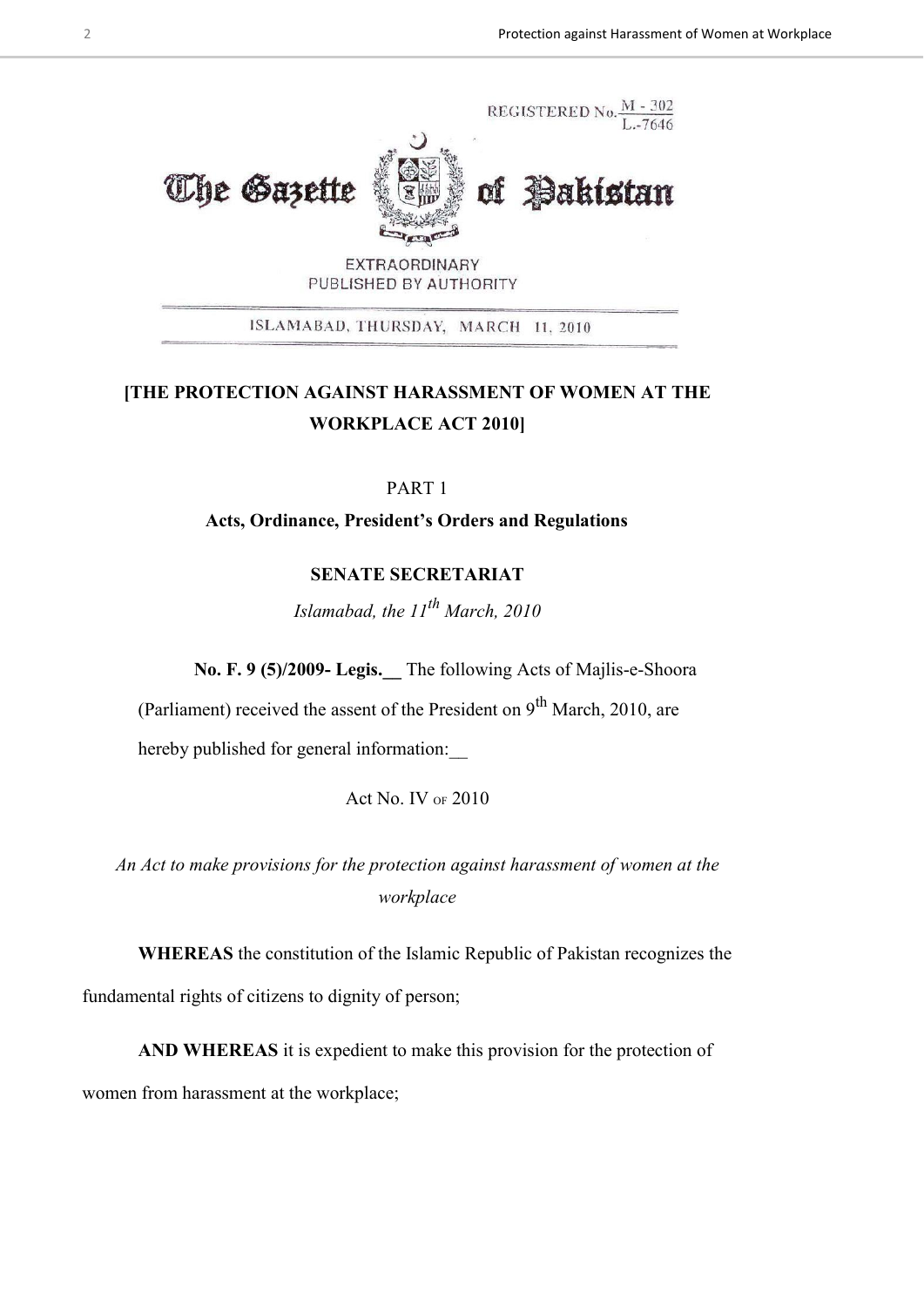It is hereby enacted as follows:

## **1. Short title, extent and commencement. -** (1) This Act may be called the

Protection against Harassment *of women* at the Workplace Act, 2010.

- (2) It extends to the whole of Pakistan.
- (3) It shall come into force at once.

**2. Definitions. –** In this Act, unless there is anything repugnant in the subject or context,–

- (a) "accused" means an employee or employer of an organization against whom complaint has been made under this Act;
- *(b) "CBA" means Collective Bargaining Agent as provided in the Industrial Relations Act 2008,( IV of 2008) or any other law for the time being in force.*
- (c) "Code" means the Code of Conduct as mentioned in the Schedule to this Act;
- (d) "Competent Authority" means the authority as may be designated by the management for the purposes of this Act;
- (e) "Complainant" means a woman or man who has made a complaint to the Ombudsman or to the Inquiry Committee on being aggrieved by an act of harassment;
- (f) "Employee" means a regular or contractual employee whether employed on daily, weekly, or monthly or hourly basis, and includes an *intern or an* apprentice;
- (g) "Employer" in relation to an organization, means any person or body of persons whether incorporated or not, who or which employs workers in an organization under a contract of employment or in any other manner whosoever and includes –
	- (i) an heir, successor or assign, as the case may be, of such person or, body as aforesaid;
	- (ii) any person responsible for the direction, administration,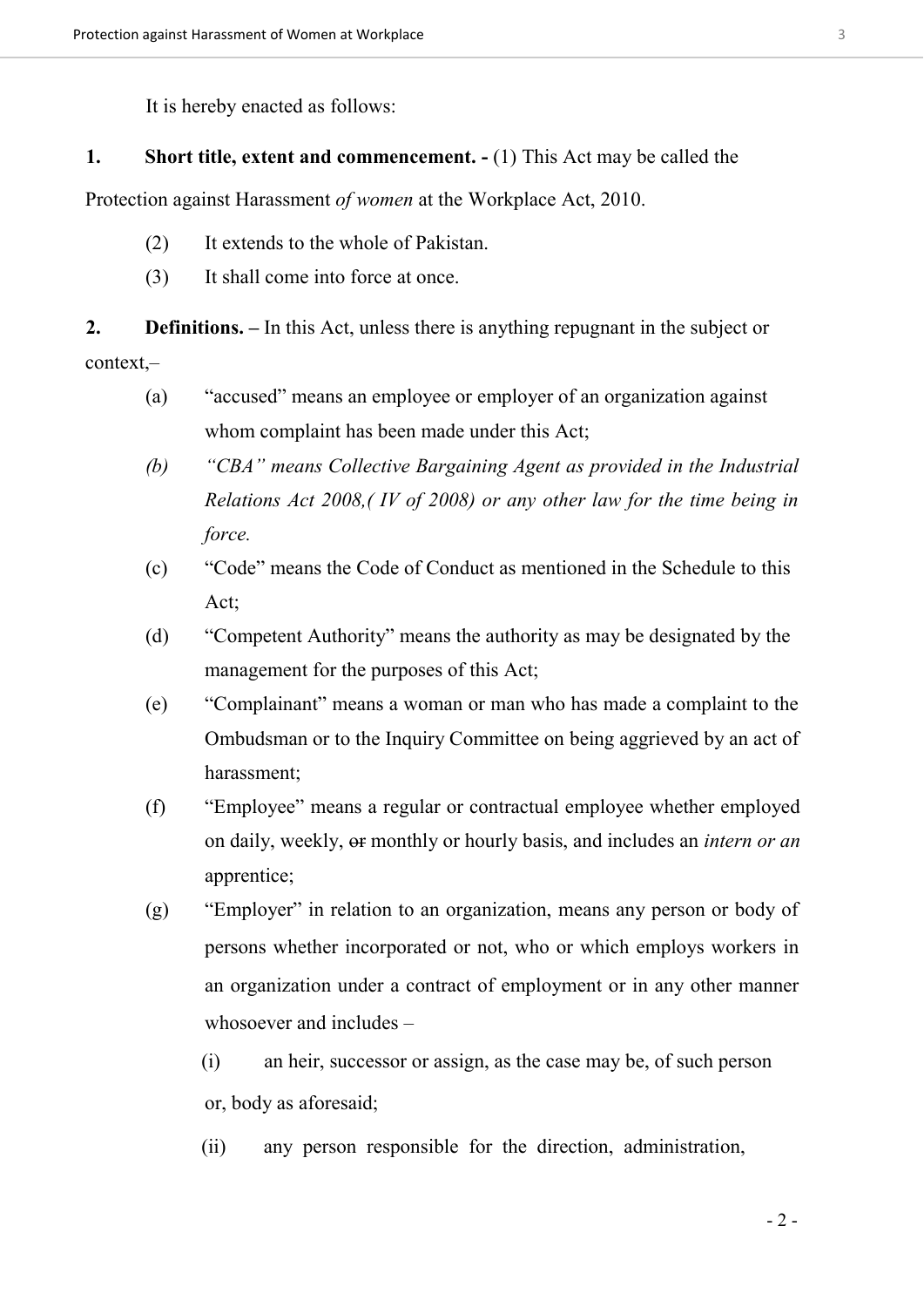management and control of the management;

- (iii) the authority, in relation of an organization or a group of organization run by or under the authority of any Ministry or department of the Federal Government or a Provincial government, appointed in this behalf or, where no authority is appointed, the head of the Ministry or department as the case may be;
- (iv) the office bearer, in relation to an organization run by or on behalf of the local authority, appointed in this behalf, or where no officer is so appointed, the chief executive officer bearer of that authority;
- (v) the proprietor, in relation to any other organization, of such organization and every director, manager, secretary, agent or office bearer or person concerned with the management of the affairs thereof.
- (vi) a contractor or an organization of a contractor who or which undertakes to procure the labour or services of employees for use by another person or in another organization for any purpose whatsoever and for payment in any form and on any basis whatsoevery; and
- (vi) office bearers of a department of a Division of a Federal or a Provincial or local authority who belong to the managerial, secretarial or directional cadre or categories of supervisors or agents and those who have been notified for this purpose in the official Gazette;
- (h) harassment" means any unwelcome sexual advance, request for sexual favors or other verbal or written communication or physical conduct of a sexual nature or sexually demeaning attitudes, causing interference with work performance or creating an intimidating, hostile or offensive work environment, or the attempt to punish the complainant for refusal to comply to such a request or is made a condition for employment;
- (i) "Inquiry Committee" means the Inquiry Committee established under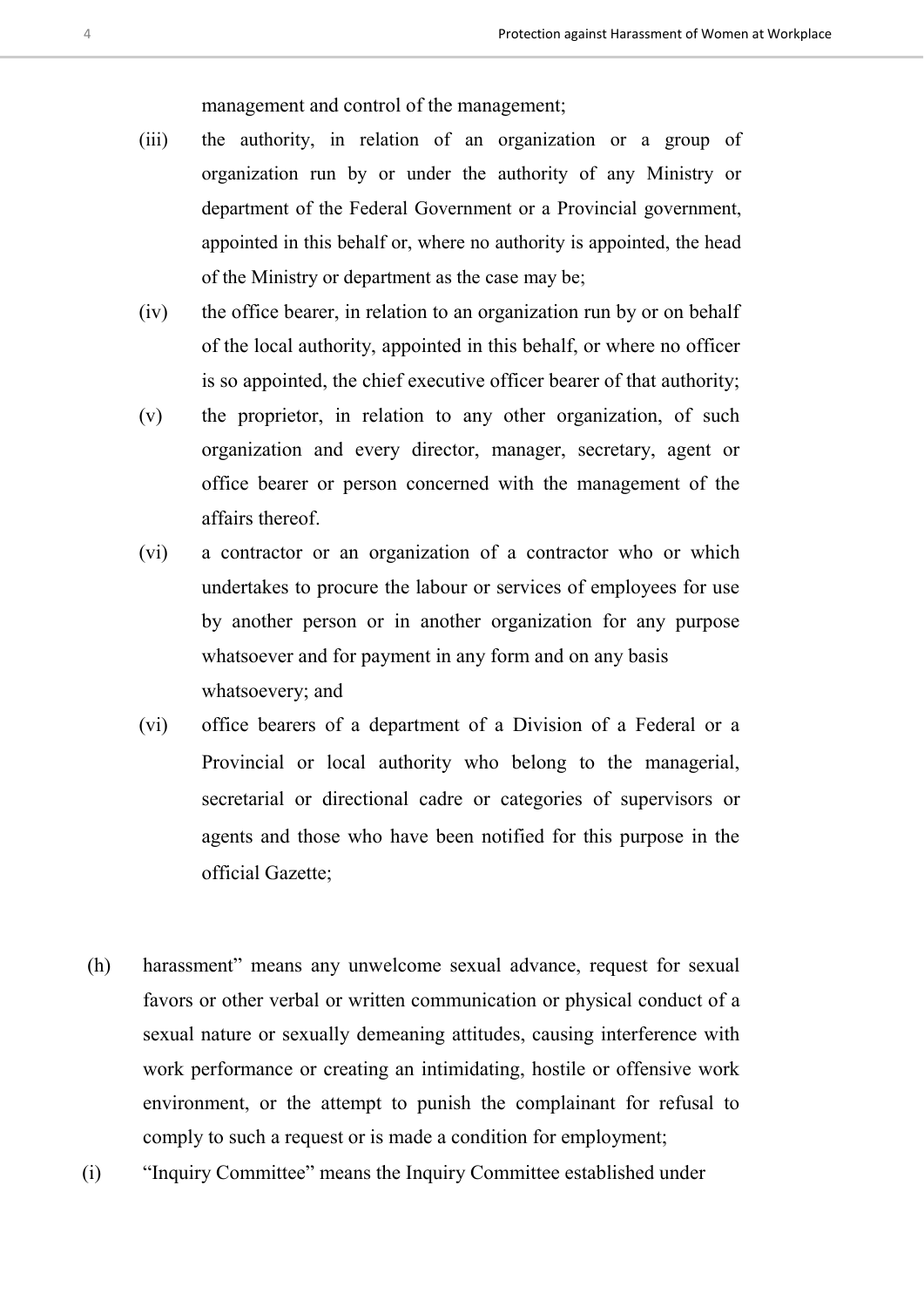sub-section (1) of section 3;

- (j) "management" means a person or body of persons responsible for the management of the affairs of an organization and includes an employer;
- (k) "Ombudsman" means the Ombudsman appointed under section 7
- (l) "organization" means a Federal or Provincial Government Ministry, Division or department, a corporation or any autonomous or semiautonomous body, Educational Institutes, Medical facilities established or controlled by the Federal or Provincial Government or District Government or registered civil society associations or privately managed a commercial or an industrial establishment or institution, a company as defined in the Companies Ordinance, 1984 (XLVII of 1984) and includes any other registered private sector organization or institution;
- (m) "Schedule" means Schedule annexed to this Act;
- (n) "workplace" means the place of work or the premises where an organization or employer operates and includes building, factory, open area or a larger geographical area where the activities of the organization or of employer are carried out and including any situation that is linked to official work or official activity outside the office.
- **3. Inquiry Committee. –** (1) Each organization shall constitute an Inquiry Committee within thirty days of the enactment of this Act to enquire into complaints under this Act.

(2) The Committee shall consist of three members of whom at least one member shall be a woman. One member shall be from senior management and one shall be a senior representative of the employees or a senior employee where there is no CBA. One or more members can be co-opted from outside the organization if the organization is unable to designate three members from within as described above. A Chairperson shall be designated from amongst them.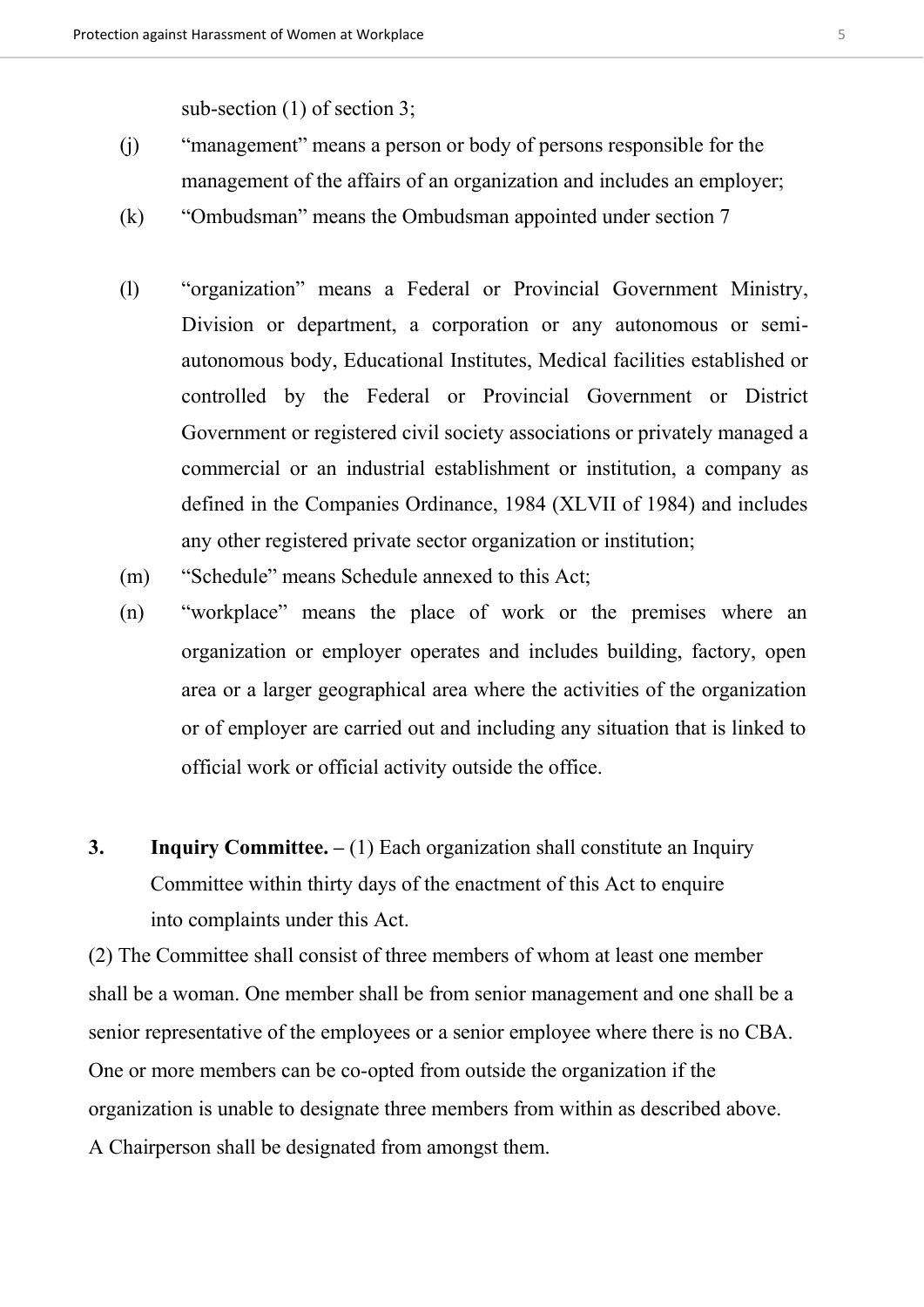(3) In case a complaint is made against one of the members of the Inquiry Committee that member should be replaced by another for that particular case. Such member may be from within or outside the organization.

*(4)* In case where no competent authority is designated the organization shall within thirty days of the enactment of this Act designate a competent authority

**4. Procedure for holding inquiry.–** (1) The Inquiry Committee, within three days of receipt of a written complaint, shall–

- (a) communicate to the accused the charges and statement of allegations leveled against him, the formal written receipt of which will be given;
- (b) require the accused within seven days from the day the charge is communicated to him to submit a written defense and on his failure to do so without reasonable cause, the Committee shall proceed ex-parte; and
- (c) enquire into the charge and may examine such oral or documentary evidence in support of the charge or in defense of the accused as the Committee may consider necessary and each party shall be entitled to cross-examine the witnesses against him.

(2) Subject to the provisions of this Act and any rules made thereunder the Inquiry Committee shall have power to regulate its own procedure for conducting inquiry and for the fixing place and time of its sitting.

(3) The following provisions *inter alia* shall be followed by the Committee in relation to inquiry:

- (a) The statements and other evidence acquired in the inquiry process shall be considered as confidential;
- (b) An officer in an organization, if considered necessary, may be nominated to provide advice and assistance to each party;
- (c) Both parties, the complainant and the accused, shall have the right to be represented or accompanied by a Collective Bargaining Agent representative, a friend or a colleague;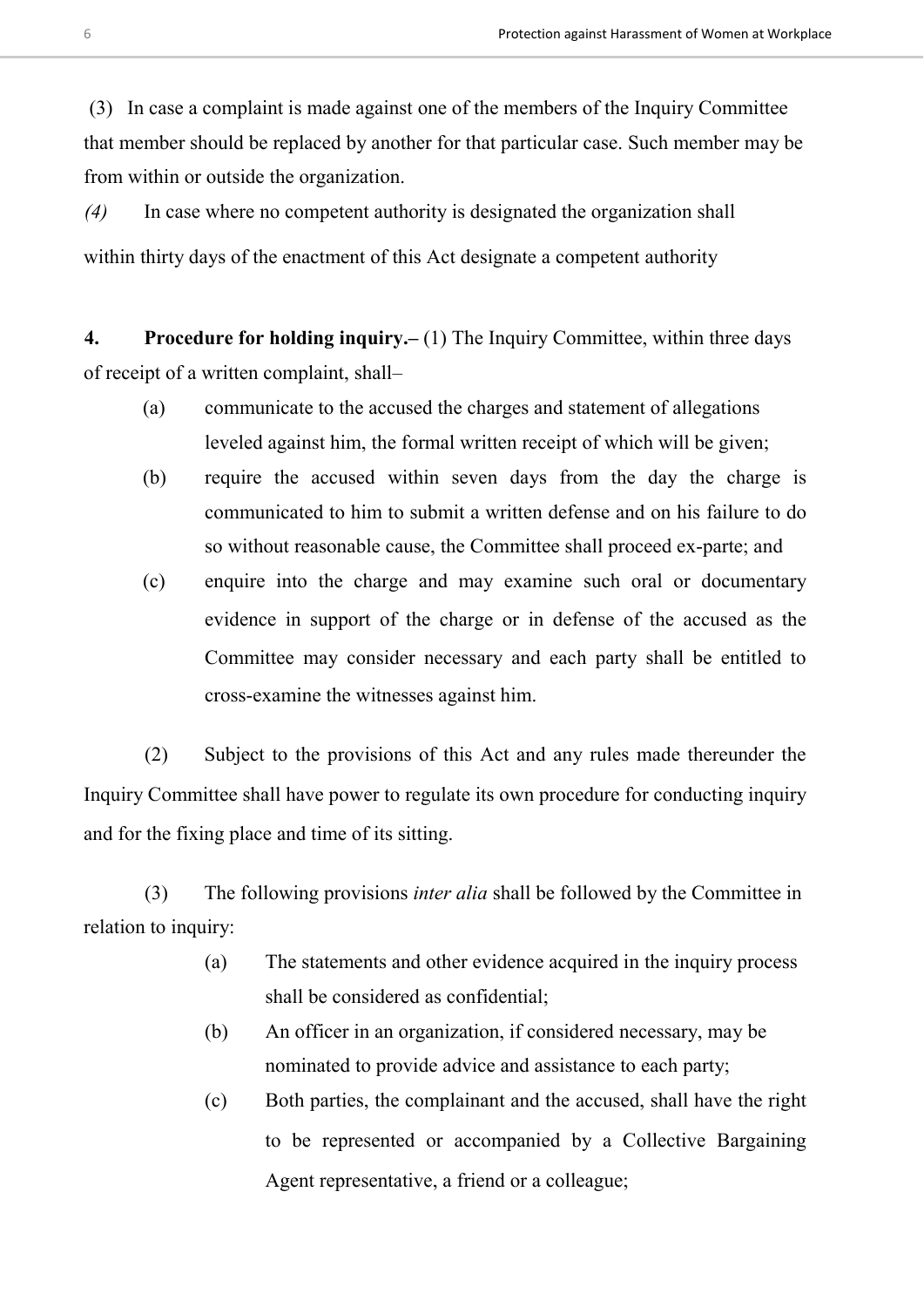- (d) Adverse action shall not be taken against the complainant or the witnesses;
- (e) The inquiry Committee shall ensure that the employer or accused shall in no case create any hostile environment for the complainant so as to pressurize her from freely pursuing her complaint; and
- (f) The Inquiry Committee shall give its findings in writing by recording reasons thereof.

(4) The Inquiry Committee shall submit its findings and recommendations to the Competent Authority within thirty days of the initiation of inquiry. If the Inquiry Committee finds the accused to be guilty it shall recommend to the Competent Authority for imposing one or more of the following penalties:

## **(i) Minor penalties:**

- (a) censure;
- (b) withholding, for a specific period, promotion or increment;
- (c) stoppage, for a specific period, at an efficiency bar in the timescale, otherwise than for unfitness to cross such bar; and
- (d) recovery of the compensation payable to the complainant from pay or any other source of the accused;

## **(ii) Major penalties:**

- (a) reduction to a lower post or time-scale, or to a lower stage in a time-scale;
- (b) compulsory retirement;
- (c) removal from service;
- (d) dismissal from service; and
- (e) Fine. A part of the fine can be used as compensation for the complainant. In case of the owner, the fine shall be payable to the complainant.
- (5) The Competent Authority shall impose the penalty recommended by the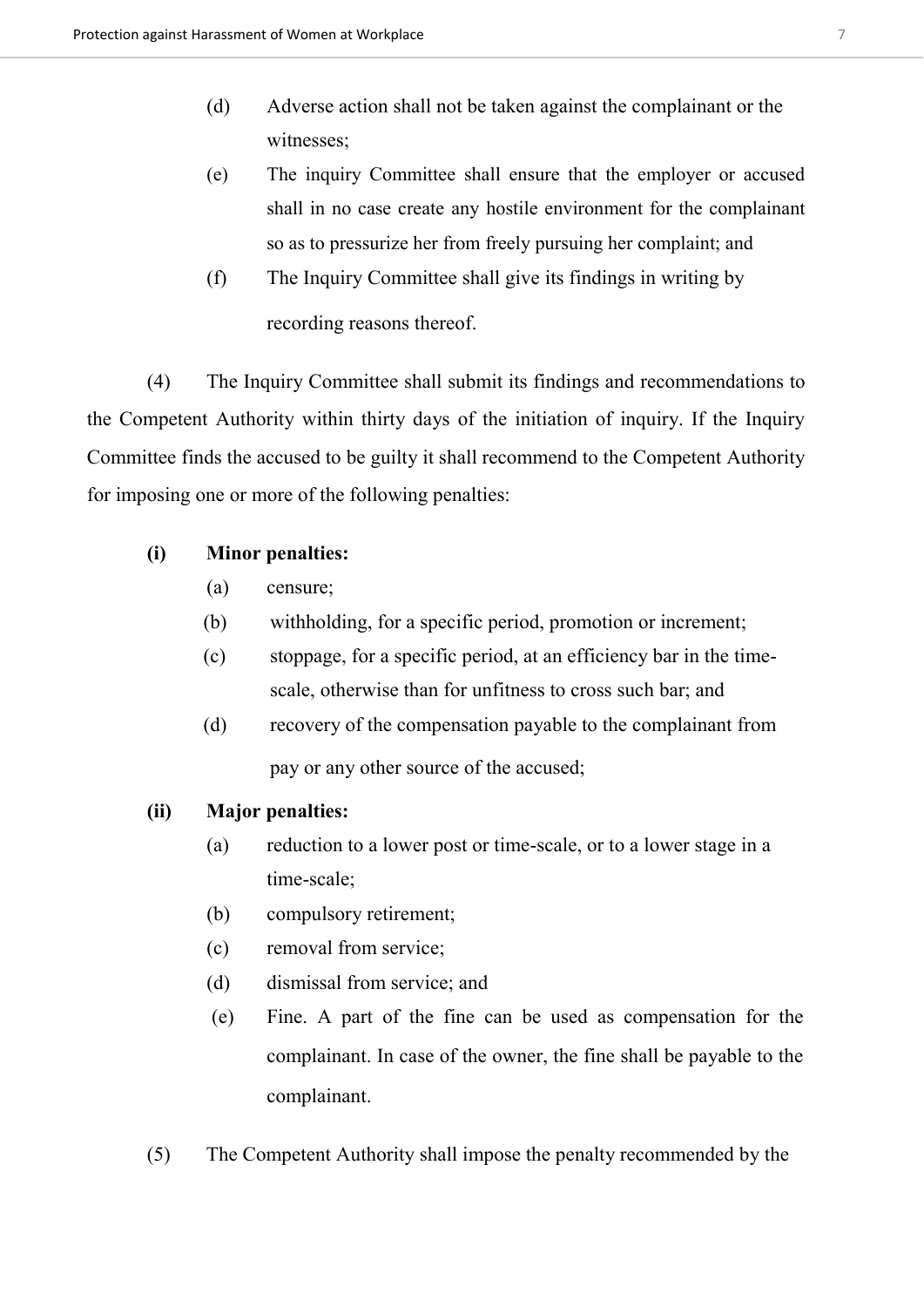Inquiry Committee under sub-section (4) within one week of the receipt of the recommendations of the Inquiry Committee

(6) The Inquiry Committee shall meet on regular basis and monitor the situation regularly until they are satisfied that their recommendations subject to decision, if any of Competent Authority and Appellate Authority have been implemented.

(7) In case the complainant is in trauma the organization will arrange for *psycho-social* counseling *or medical treatment* and for additional medical leave.

(8) The organization may also offer compensation to the complainant in case of loss of salary or other damages.

**5. Powers of the Inquiry Committee. –** (1) The Inquiry Committee shall have power–

- (a) to summon and enforce attendance of any person and examine him on oath;
- (b) to require the discovery and production of any document;
- (c) to receive evidence on affidavits; and
- (d) to record evidence.

(2) The Inquiry Committee shall have the power to inquire into the matters of harassment under this Act, to get the complainant or the accused medically examined by an authorized doctor, if necessary, and may recommend appropriate penalty against the accused within the meaning of sub-section (4) of section 4.

(3) The Inquiry Committee may recommend to Ombudsman for appropriate action against the complainant if allegations leveled against the accused found to be false and made with mala fide intentions.

(4) The Inquiry Committee can instruct to treat the proceedings confidential.

**6. Appeal against minor and major penalties.–** (1) Any party aggrieved by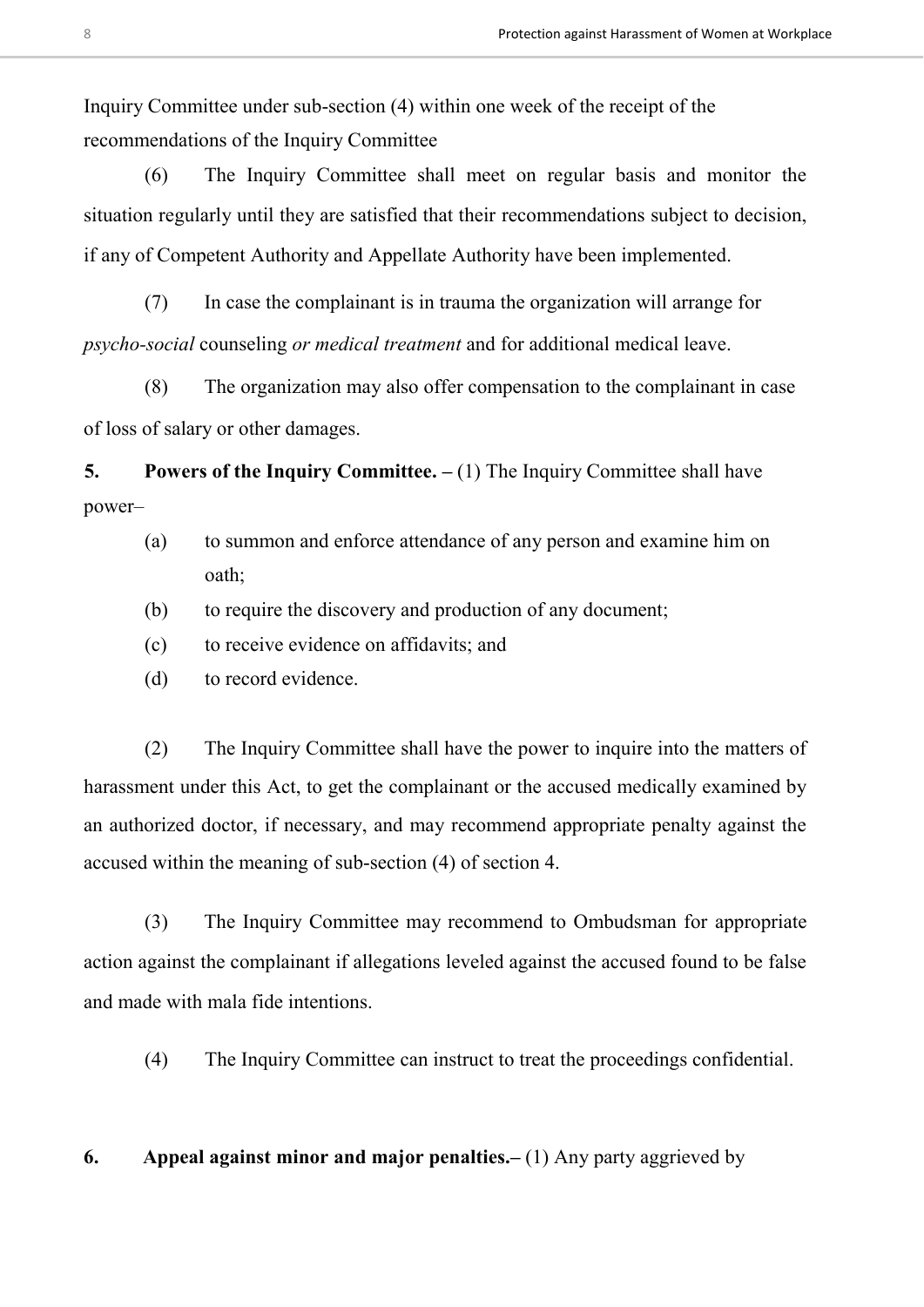decision of the Competent Authority on whom minor or major penalty is imposed may within thirty days of written communication of decision prefer an appeal to an Ombudsman established under section 7 .

(2) A complainant aggrieved by the decision of the Competent Authority may also prefer appeal within thirty days of the decision to the Ombudsman.

(3) The Appellate Authority may, on consideration of the appeal and any other relevant material, confirm, set aside, vary or modify the decision within thirty days in respect of which such appeal is made. It shall communicate the decision to both the parties and the employer.

(4) Until such a time that the ombudsman is appointed the District Court shall have the jurisdiction to hear appeals against the decisions of Competent Authority and the provisions of sub-sections (1) to (3) shall *mutatis mutandis* apply

(5) On the appointment of Ombudsman all appeals pending before the District Court shall stand transferred to Ombudsman who may proceed with the case from the stage at which it was pending immediately before such transfer.

**7. Ombudsman:-** (1) The respective Governments shall appoint an ombudsman at the Federal and provincial levels.

(2) A person shall be qualified to be appointed as an Ombudsman who has been a judge of high court or qualified to be appointed as a judge of high court. The Ombudsman may recruit such staff as required to achieve the purposes of this Act and the finances will be provided by the respective Governments

**8. Ombudsman to enquire into complaint**.- (1) Any employee shall have the

option to prefer a complaint either to the Ombudsman or the Inquiry Committee. '

(2) The Ombudsman shall within 3 days of receiving a complaint issue a written show cause notice to the accused. The accused after the receipt of written notice, shall submit written defense to the Ombudsman within five days and his failure to do so without reasonable cause the Ombudsman may proceed *ex parte*. Both the parties can represent themselves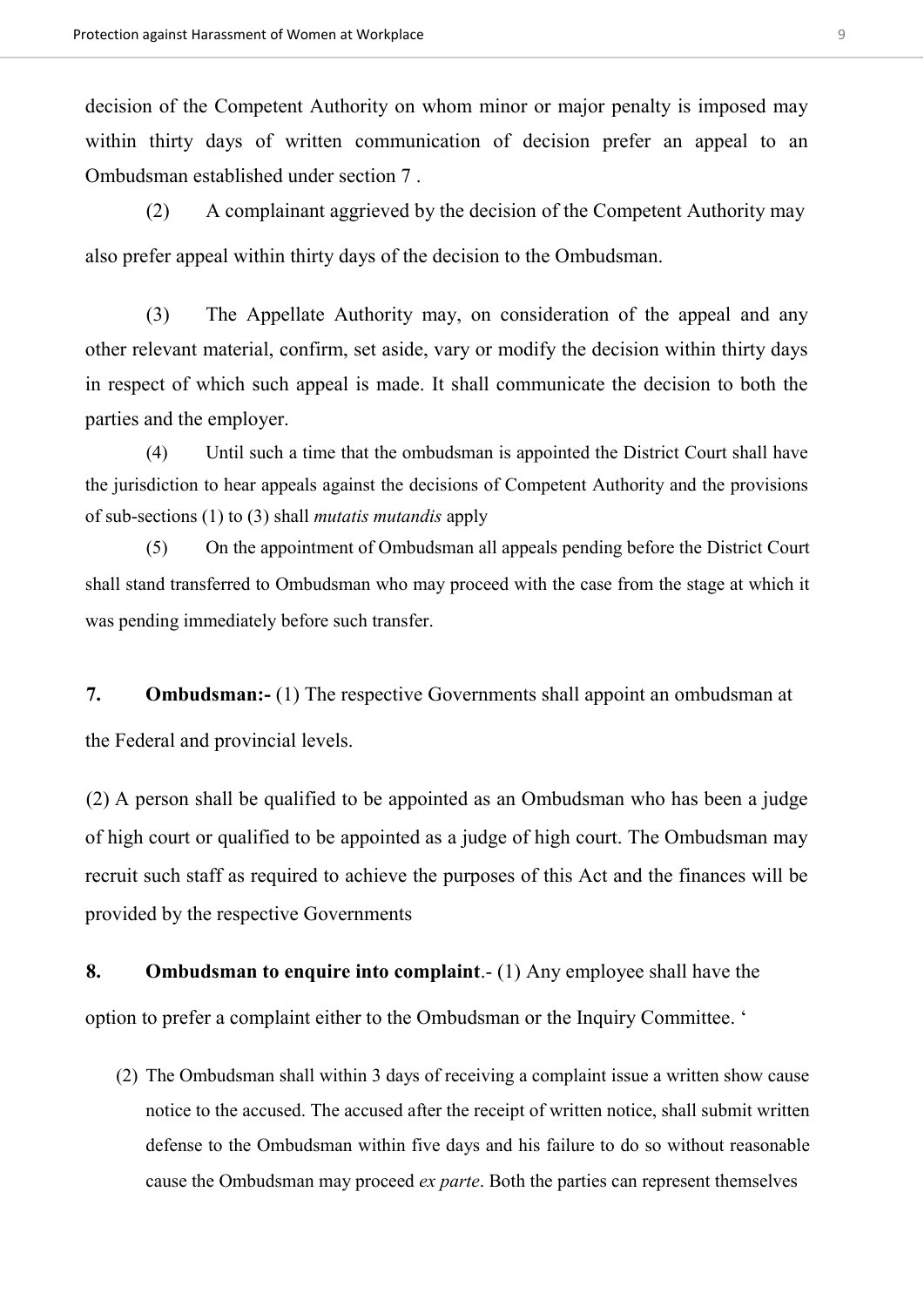before the Ombudsman.

- (3)The Ombudsman shall conduct an inquiry into the matter according to the rules made under this Act and conduct proceedings as the Ombudsman deems proper.
- (4) For the purposes of an investigation under this Act, the Ombudsman may require any office or member of an organization concerned to furnish any information or to produce any document which in the opinion of the Ombudsman is relevant and helpful in the conduct of the investigation.
- (5) The Ombudsman shall record his decision and inform both parties and the management of the concerned organization for implementation of the orders.

**9. Representation to President or Governor:-** Any person aggrieved by a decision of Ombudsman under sub- section (5) of section 8, may, within thirty days of decision, make a representation *to* the President or Governor, as the case may be, who may pass such order thereon as he may deem fit.

#### **10. Powers of the Ombudsman**

The Ombudsman shall for the purpose of this Act have the same powers as are vested in a Civil Court under the Code of Civil Procedures, 1908 (Act V of 1908), in respect of the following matters, namely:

- i. Summoning and enforcing the attendance of any person and examining him on oath;
- ii. Compelling the production of evidence;
- iii. Receiving evidence on affidavits;
- iv. Issuing commission for the examination of witnesses
- v. entering any premises for the purpose of making any inspection or investigation, enter any premises where the Ombudsman has a reason to believe that any information relevant to the case may be found; and
- vi. The Ombudsman shall have the same powers as the High Court has to punish any person for its contempt.

(2) Ombudsman shall while making the decision on the complaint may impose any of the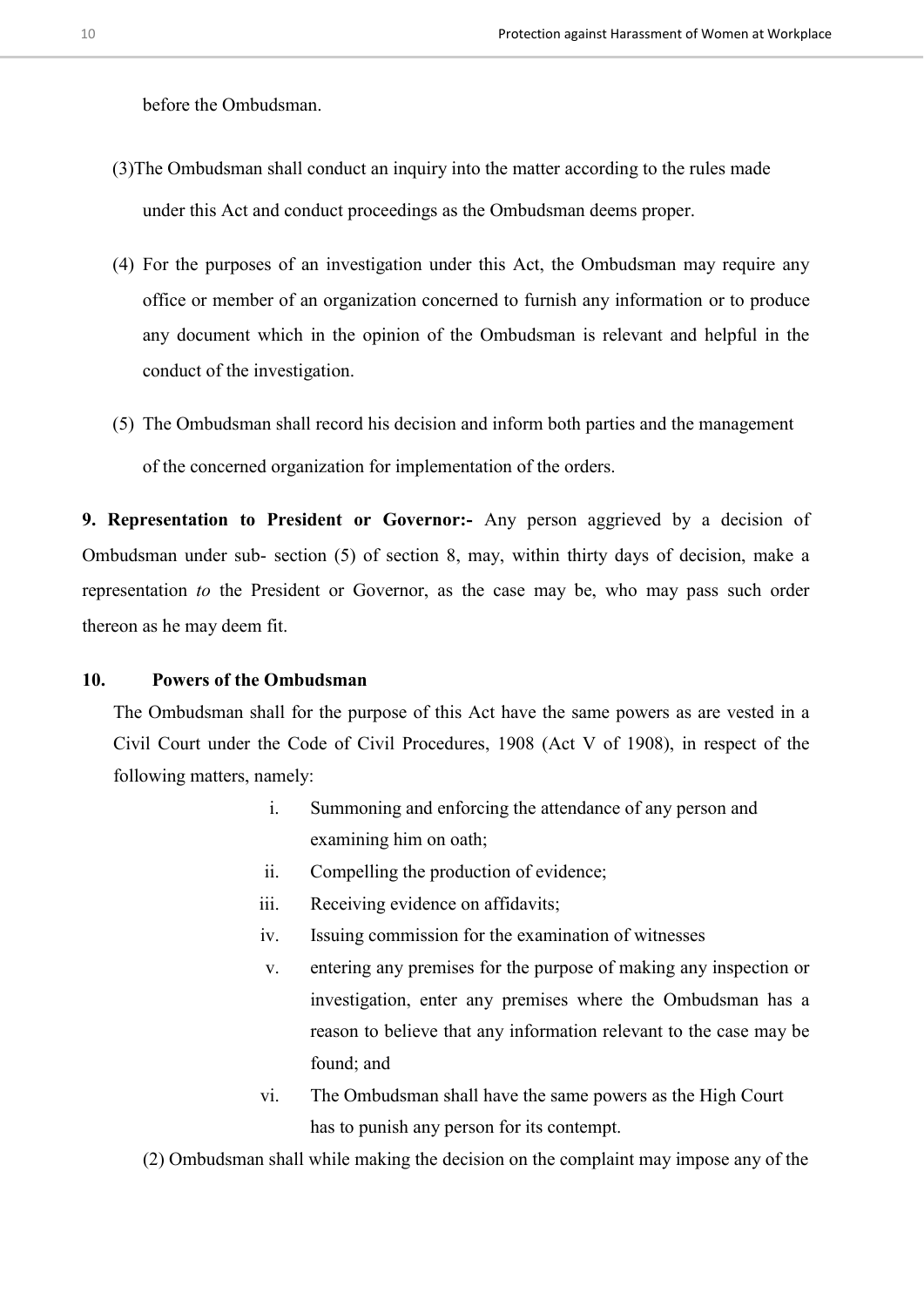minor or major penalties specified in sub- section (4) of section 4.

**11. Responsibility of employer.–** (1) It shall be the responsibility of the employer to ensure implementation of this Act, including but not limited to incorporate the Code of Conduct for protection *against* harassment *at the workplace* as a part of their management policy and to form Inquiry Committee referred to in section 3 and designate a competent authority referred to in section 4.

(2) The management shall display copies of the Code in English as well as in language understood by the majority of employees at conspicuous place in the organization and the work place within six months of the commencement of this Act.

(3) On failure of an employer to comply with the provisions of this section any employee of an organization may file *a petition before the District Court* and on having been found guilty the employer shall be liable to fine which may extend to one hundred thousand rupees but shall not be less than twenty-five thousand rupees.

**12. Provisions of the Act in addition to and not in derogation of any other law.–** The provisions of this Act shall be in addition to and not in derogation of any other law for the time being in force.

> **13. Power to make rules.-**The Federal Government may make rules to carryout the purposes of this Act.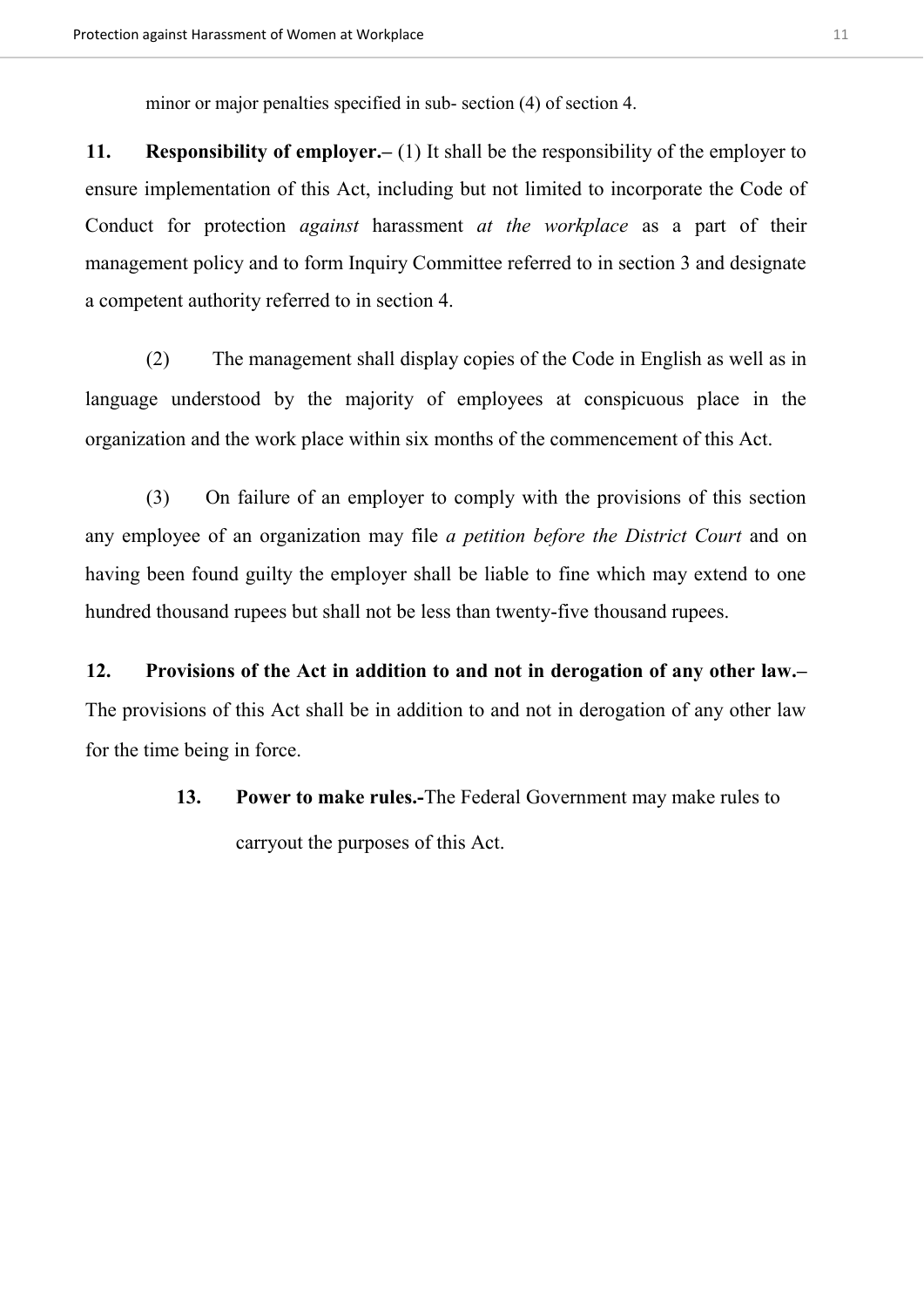#### *Schedule*

*[See sections 2(c) and 11]*

## **CODE OF CONDUCT FOR PROTECTION AGAINST HARASSMENT OF WOMEN AT THE WORKPLACE**

Whereas it is expedient to make the Code of Conduct at the Workplace etc to provide protection and safety to women against harassment it is hereby provided as under:

- (i) The Code provides a guideline for behavior of all employees, including management, and the owners of an organization to ensure a work environment free of harassment and intimidation;
- (ii) "Harassment" means any unwelcome sexual advance, request for sexual favors or other verbal or written communication or physical conduct of a sexual nature, or sexually demeaning attitudes, causing interference with work performance or creating an intimidating, hostile or offensive work environment, or the attempt to punish the complainant for refusal to comply to such a request or is made a condition for employment;

The above is unacceptable behavior in the organization and at the workplace, including in any interaction or situation that is linked to official work or official activity outside the office.

### *Explanation:*

There are three significant manifestations of harassment in the work environment:

### **(a) Abuse of authority**

A demand by a person in authority, such as a supervisor, for sexual favors in order for the complainant to keep or obtain certain job benefits, be it a wage increase, a promotion, training opportunity, a transfer or the job itself.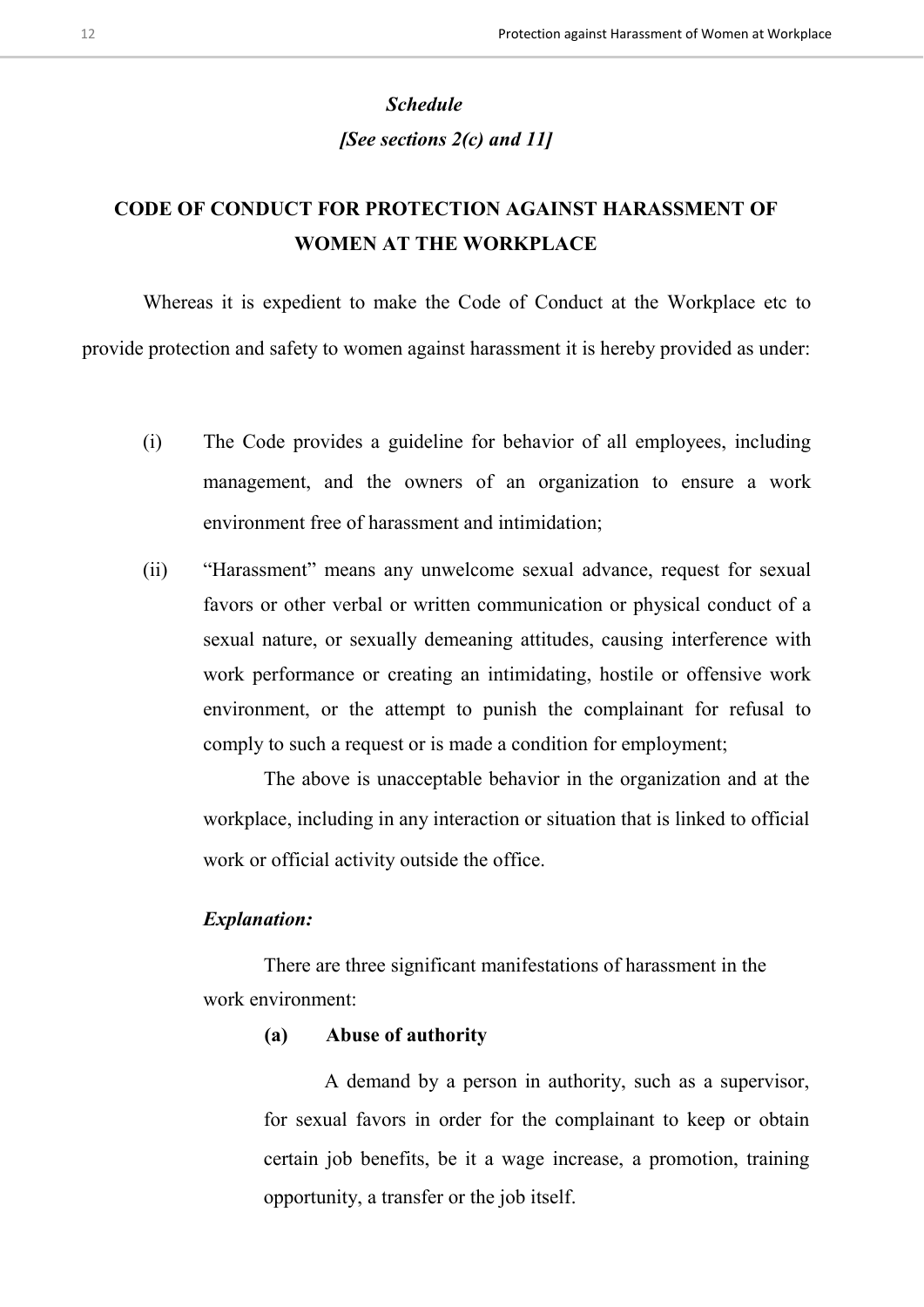## **(b) Creating a hostile environment**

Any unwelcome sexual advance, request for sexual favors or other verbal or physical conduct of a sexual nature, which interferes with an individual's work performance or creates an intimidating, hostile, abusive or offensive work environment.

The typical "hostile environment" claim, in general, requires finding of a pattern of offensive conduct, however, in cases where the harassment is particularly severe, such as in cases involving physical contact, a single offensive incident will constitute a violation.

## **(c) Retaliation**

The refusal to grant a sexual favor can result in retaliation, which may include limiting the employee's options for future promotions or training, distorting the evaluation reports, generating gossip against the employee or other ways of limiting access to his/her rights. Such behavior is also a part of the harassment.

- (iii) An informal approach to resolve a complaint of harassment may be through mediation between the parties involved and by providing advice and counseling on a strictly confidential basis;
- (iv) *A complainant or a* staff member designated *by the complainant* for the purpose may report an incident of harassment informally to her supervisor, or a member of the Inquiry Committee, in which case the supervisor or the Committee member may address the issue at her discretion in the spirit of this Code. The request may be made orally or in writing;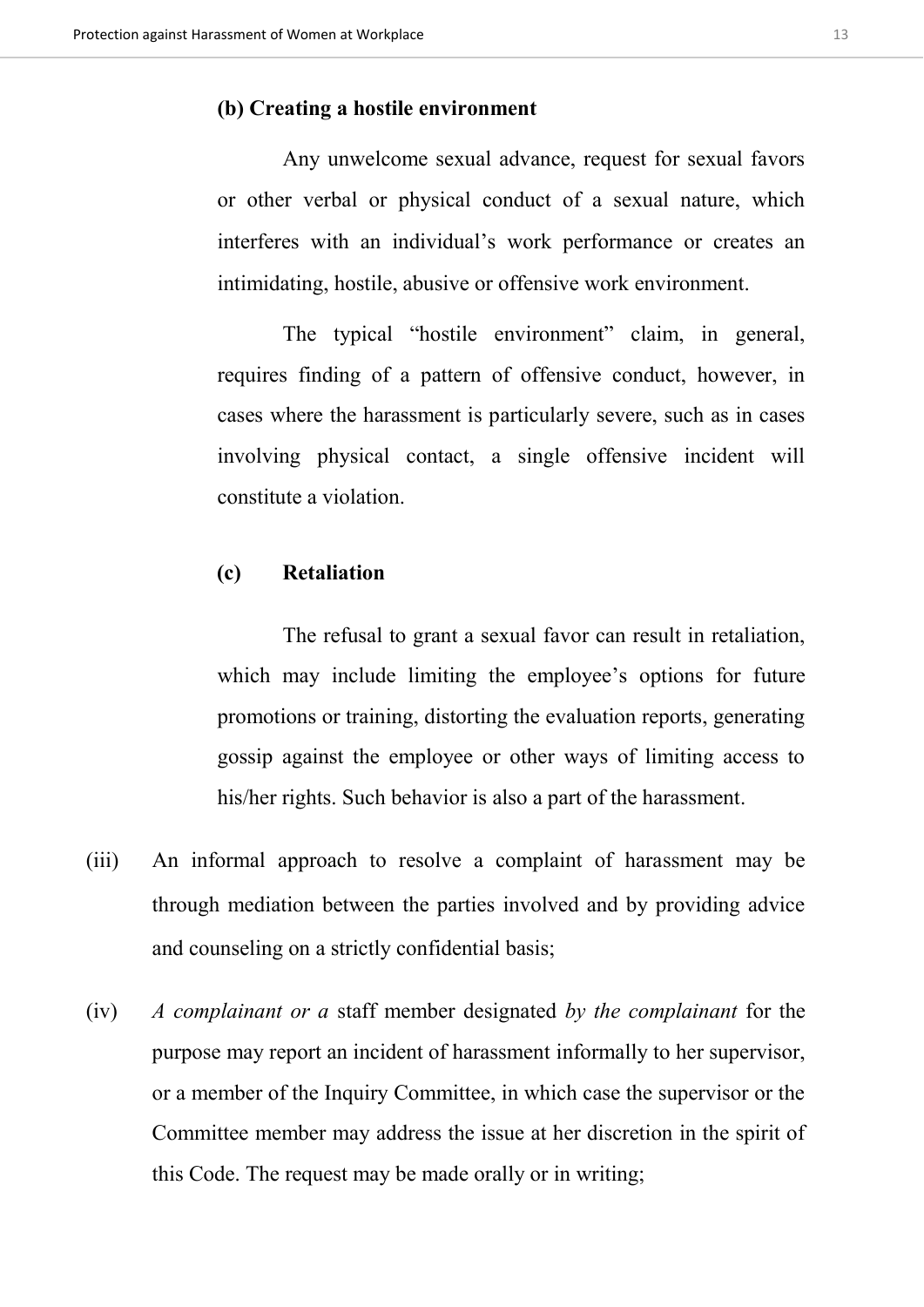- (v) If the case is taken up for investigation at an informal level, a senior manager from the office or the head office will conduct the investigation in a confidential manner. The alleged accused will be approached with the intention of resolving the matter in a confidential manner;
- (vi) If the incident or the case reported does constitute harassment of a higher degree and the officer or a member reviewing the case feels that it needs to be pursued formally for a disciplinary action, with the consent of the complainant, the case can be taken as a formal complaint;
- (vii) A complainant does not necessarily have to take a complaint of harassment through the informal channel. She can launch a formal complaint at any time;
- (viii) The complainant may make formal complaint through her incharge, supervisor, CBA nominee or worker's representative, as the case may be, or directly to any member of the Inquiry Committee. The Committee member approached is obligated to initiate the process of investigation. The supervisor shall facilitate the process and is obligated not to cover up or obstruct the inquiry;
- (ix) Assistance in the inquiry procedure can be sought from any member of the organization who should be contacted to assist in such a case;
- (x) The employer shall do its best to temporarily make adjustments so that the accused and the complainant do not have to interact for official purposes during the investigation period. This would include temporarily changing the office, in case both sit in one office, or taking away any extra charge over and above their contract which may give one party excessive powers over the other's job conditions. The employer can also decide to send the accused on leave, or suspend the accused in accordance with the applicable procedures for dealing with the cases of misconduct, if required;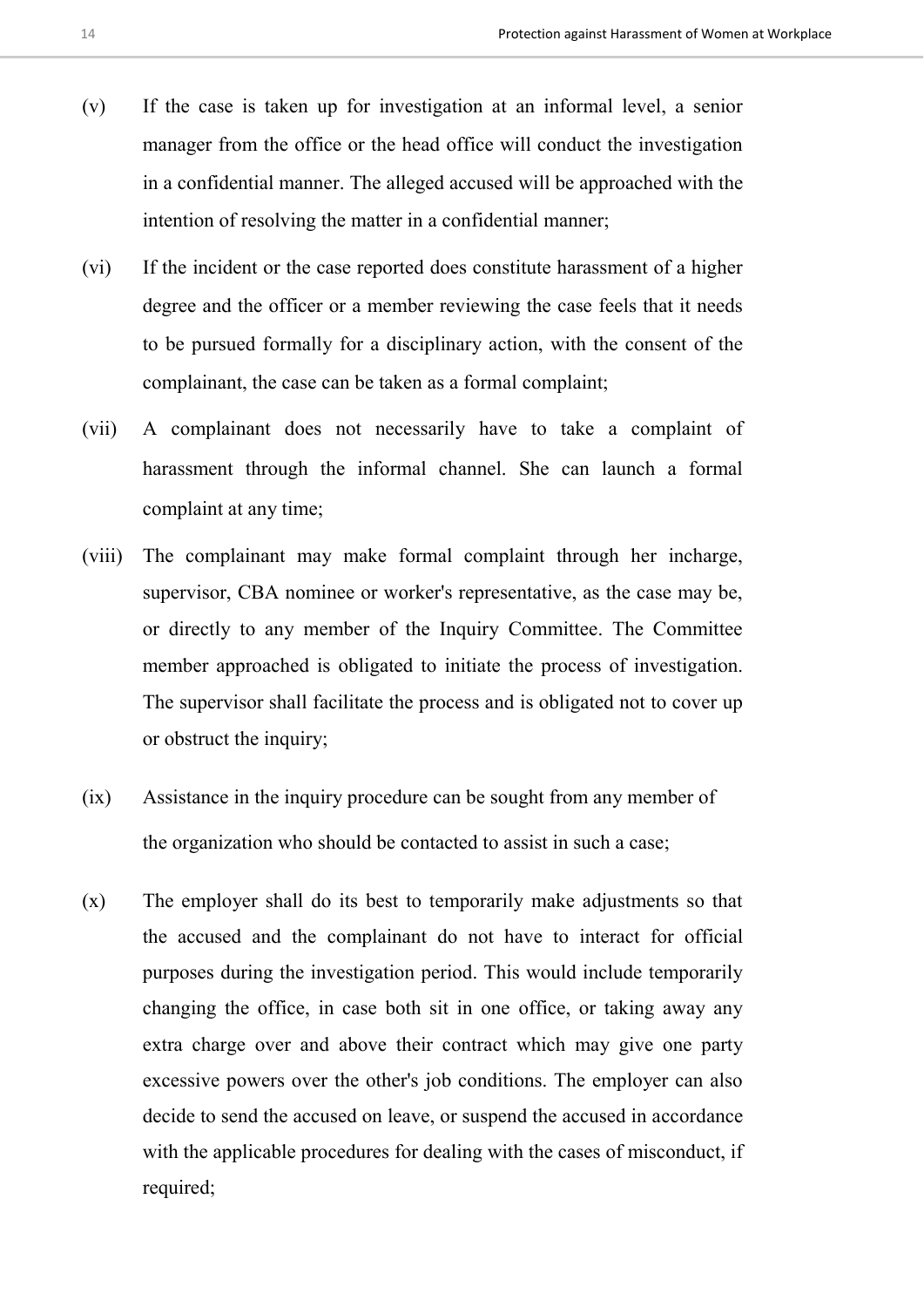- (xi) Retaliation from either party should be strictly monitored. During the process of the investigation work, evaluation, daily duties, reporting structure and any parallel inquiries initiated should be strictly monitored to avoid any retaliation from either side;
- (xii) The harassment usually occurs between colleagues when they are alone, therefore usually it is difficult to produce evidence. It is strongly recommended that staff should report an offensive behavior immediately to someone they trust, even if they do not wish to make a formal complaint at the time. Although not reporting immediately shall not affect the merits of the case; and
- (xiii) The Code lays down the minimum standards of behavior regarding protection of women from harassment at workplace etc but will not affect any better arrangement that an organization may have developed nor will it bar the grant of protection that employees working in an institute may secure from their employers through negotiation.